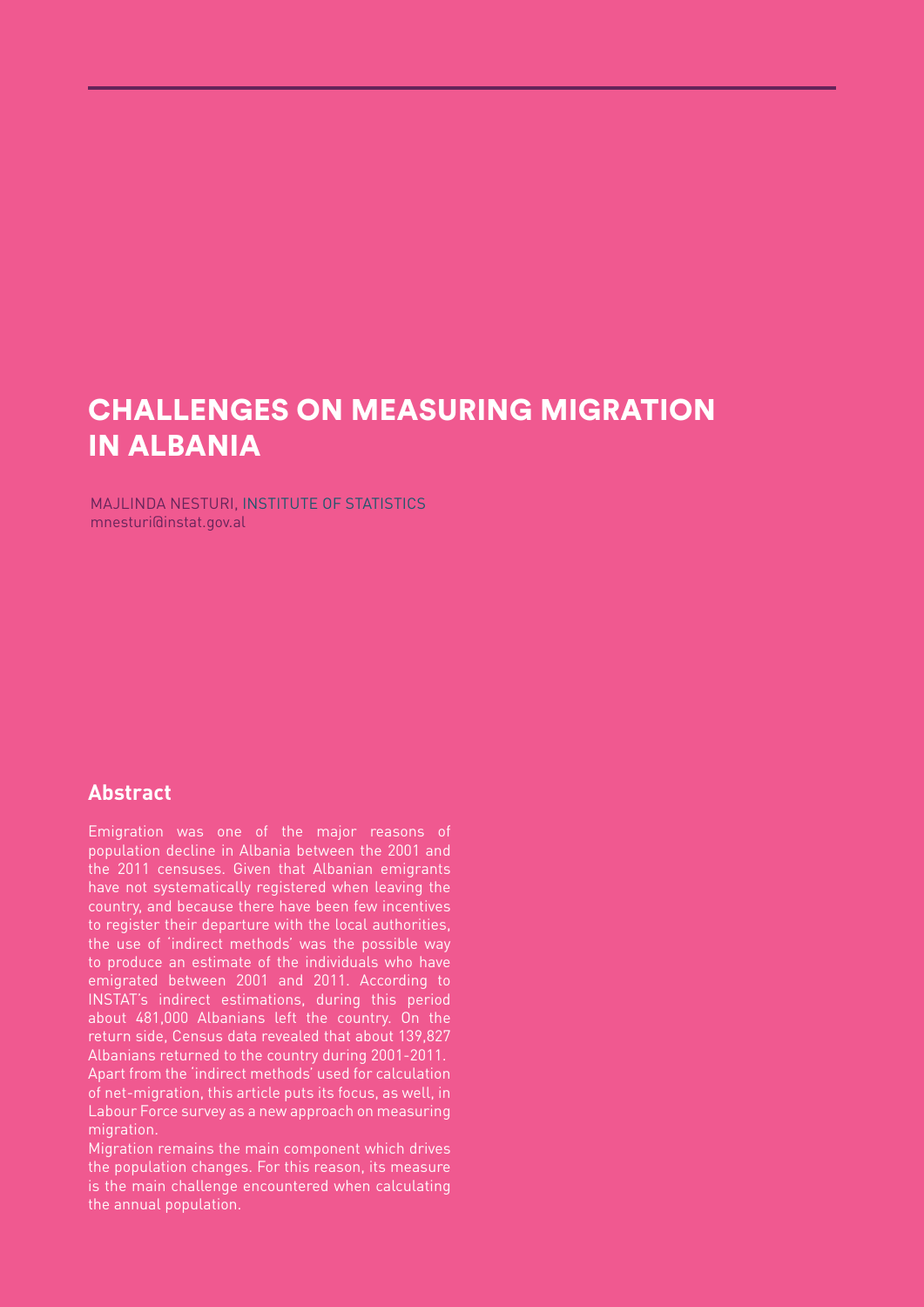### **1. INTERNATIONAL MIGRATION**

International migration has been a major force in population change in the past two decades. The main reason for the population decline observed in the last two censuses was the large-scale emigration of Albanian citizens. In Albania, as usually elsewhere, migration particularly involves young adults, who migrate for reasons of employment and education opportunities, and for family reasons. Consequently, youth particularly figure in migration statistics and were main contributors to the recorded population decline in Albania.

Emigration was the main reason for the declining population in Albania prior to 2001, and between 2001 and 2011. The abolition of emigration barriers and the social turmoil in the 1990s generated successive waves of emigration in these years. Several hundreds of thousands of Albanians left the country (e.g. Carletto et al. 2006), a loss that was not offset by immigration and natural increase. This massive emigration was the main cause for the complete reversal from a high annual population growth in the 1979-1989 inter-census period of 2.0 percent, to a negative growth (-0.3 percent annually) in the subsequent 1989-2001 inter-census period. In absolute terms, the population increase of almost 600 thousand persons that was observed in the inter-census period before 1989, turned into a decrease of more than 100 thousand in the one after 1989. The 2011 census conclusively showed that emigration was the most important factor in the net population loss of 269 thousand persons between 2001 and 2011, accounting for 8.8 percent of the 2001 population. According to INSTAT indirect estimations, during this period about 482 thousand Albanians left the country, a number that was only partially compensated by immigration and natural growth.

Part of the reason for the continued emigration may be sought in the changing characteristics of Albanian emigration. It is thought that during the 1990s migration was dominated by young single men looking for work abroad, in a time where Albania was in turmoil. In the first decade of this millennium migration seems to have diversified: migration is still dominated by young adults, but in addition to men, women increasingly go abroad as well. The share of children has somewhat increased too, and this is a clear indication of the process of family reunification and marriage migration that often follows the earlier 'pioneering' migration of a first male-dominated wave. Such a process of family reunification and marriage migration tends to enable continued high migration levels at least for some years after the first wave of migration.

#### **1.1 EMIGRATION – THE INDIRECT METHOD**

Emigration is one of the major reasons for the declining population in Albania between 2001 and 2011. Given that Albanian residents are not systematically registered when they leave the country, and because there are few incentives to register a departure with the local authorities, there are no reliable measures of the number of individuals who have left Albania. It is possible, however, to use indirect methods to produce an estimate of the individuals who have emigrated between 2001 and 2011. This indirect method consisted on comparing data from both the 2001 and the 2011 Censuses. Over that decade, the population of Albania decreased with 8.8 percent, from 3,1 million to 2,8 million. In order to estimate to what extent external migration was responsible for this decline, the population was projected forward from the 2001 census, using revised figures on deaths and births from the civil register, and assuming no external migration happened (Migration in Albania, 2014).

In a first step, the population as of January 2001 is taken as the basis. Both age and sex of individuals are considered. In a second step, information on live births was taken for each year, taking into consideration the number of males and females born. In a third step, the number of deaths by age and sex are calculated using the specific death rates based on the population projections of the 2001 census (Population Projections for Albania, INSTAT edition, 2004). For each age group, the number of deaths was subtracted from the population in 2001. For the population aged zero, the number of live births in the preceding year was taken into consideration. This procedure was then repeated for each year until January 2012.

The outlined procedure calculates a closed population which does not take into account migration. To calculate the number of emigrants, it is necessary, as a next step, to compare the closed population, as calculated above with the census population. First, the estimated population as of 1 January 2012 (i.e. the closed population) was extrapolated to 1 October 2011 to match the population on the same date (1 October 2011). The difference between these two figures is the estimated net migration.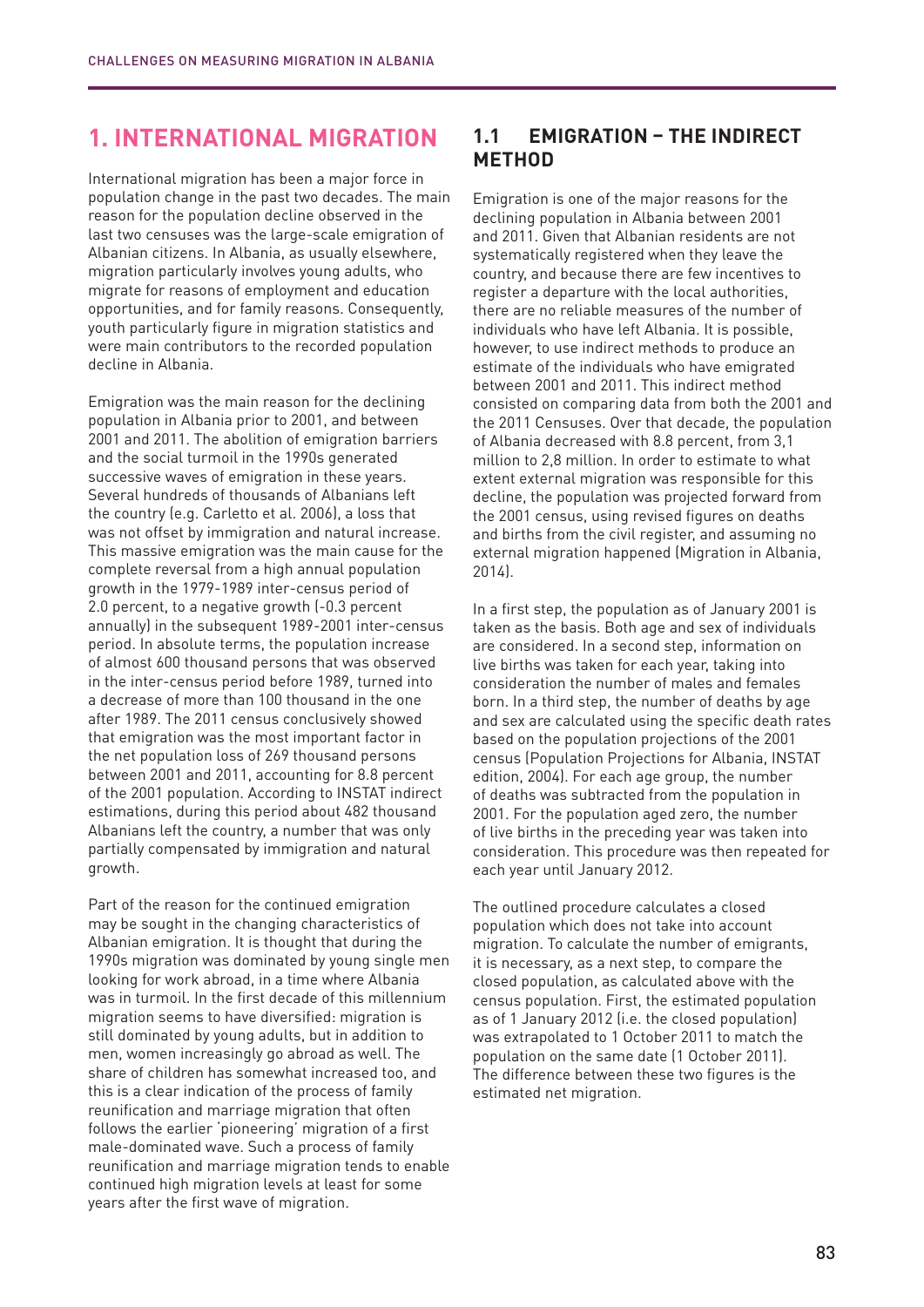#### **1.2 RETURN MIGRATION**

Given the strong increase in the number of Albanians residing abroad over the decade, return migration has not been very substantial. Nevertheless, in the 2011 census a total of more than 100 thousand people reported that they had returned from residence abroad since 2001. Census analysis demonstrated that returns have been on the rise every year, in particular after 2008 (Migration in Albania).

While some of these return migrants settle in Albania permanently, for many of them the return is temporary in nature. In this sense, the return migration captured in the census is a snap-shot of on-going circular migration. Moreover, the migration figures are based on the internationally accepted definition of an international migrant, as someone who stays abroad for at least one year.

### **2. DIFFICULTIES MEASURING MIGRATION FLOWS**

International migration has become an increasingly important issue for many countries in the world, affecting countries of both origin and destination. Very little is known about the actual number of annual migrants throughout the world, and the scarce information available is contradictory. Today, countries typically rely on their own definitions of what constitutes a "migration". This creates inconsistencies among international data and makes it challenging to understand the process by which people move across national borders.

It has often been pointed out that statistical information on migration is insufficient and incomplete in terms of availability, harmonization of concepts and definitions and accuracy. It is widely recognized that migration data are not easy to collect and that data collections systems, as well as definitions, used to define migration events vary significantly.

Consistent migration flow data are needed for a range of reasons that are critical to the development of a reliable evidence base for migration policies and research. One of the main obstacles is the absence of a standard definition for measuring migration flows. There also needs to be communication and sharing of data between countries of origin and destination, and procedures to assess the reported migration flows.

In Albanian case, measuring migration flows is the main challenge. As introduced above, the only data available concerning migration was the Albanian Population and Housing Censuses, which gives an estimation concerning migration stock within inter-censual period. As it is known using censuses on measuring migration has its own difficulties or limitations. Population and housing census is carried out every 10 years, accommodates only small number of questions and it cannot capture all migration events like entire families that moved as well as seasonal/temporary, circular (night prior to census date). Therefore, it cannot constitute a source of annual statistics on international migration. Moreover, in absence of the administrative data, INSTAT started to focus on social surveys such as QLFS. INSTAT is evaluating also other ways on measuring migration based on the other countries experiences. These methods consist on conducting a specific survey and using mirror statistics. Mirror statistics, sharing of data between countries of origin and destination, will be a good solution if there will be a harmonized definition, as well as defined procedures to assess the reported migration flows.

## **3. MEASURING MIGRATION USING LABOR FORCE SURVEY**

The Quarterly Labour Force Survey is a household based survey. All individuals aged 15 years and over in the selected household are subject of labour force survey. The sample is based in a two-stage sampling procedure. In the first stage are selected the geographical areas with a proportional probability to the size of the enumeration area. In the second stage within each of the geographical areas (once selected in the first stage) are selected a fix number of 8 households by equal probability systematic sampling method. In 2014, for the first time, in the LFS quarterly survey was incorporated a new module for measuring internal, international as well as returned migration. This information through this module is collected on quarterly basis but the data are processed and published on annual basis. The new migration module has been incorporated to LFS questionnaire in 2014; this was a pilot test to check if everything worked. According to LFS 2014, the data collected from this module had some problems, the number of emigrants was underestimated (very low), while on the other hand the returnees was better captured. In 2014, the migration questions had as reference the 2011 census year, in order to capture the entire post-census period, while in 2015 and further on the reference period was the previous year. This module was added to the roster of the questionnaire, this is a part of the questionnaire that collects basic demographic information for all